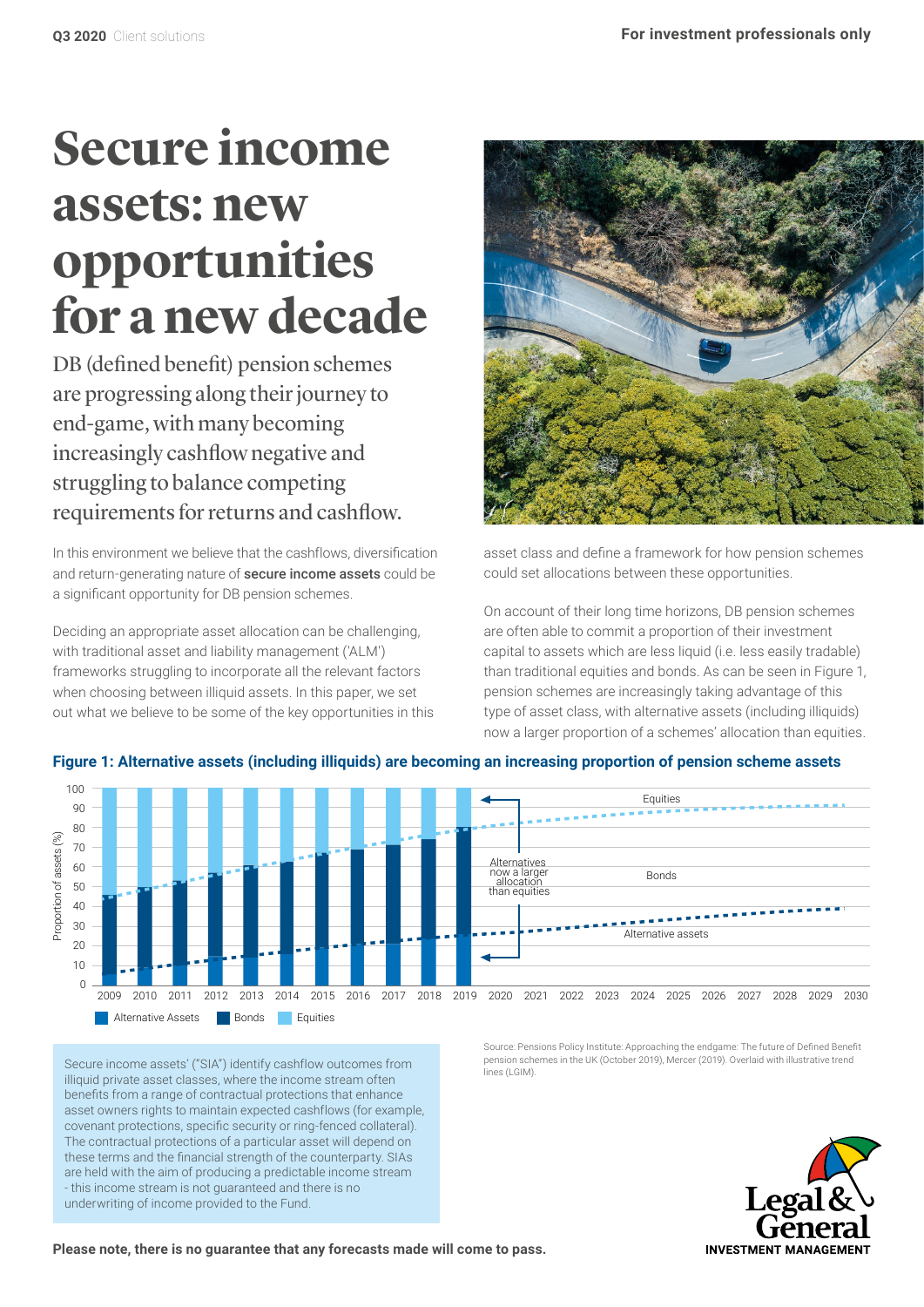Secure income is a subset of the illiquid asset universe. The assets, which are typically private (unlisted) in nature - and thus traditionally deemed to be illiquid - have a number of properties that may make them attractive for pension schemes. In addition to the so-called 'illiquidity premium' that investors can earn (above publicly traded assets), secure income assets typically distribute a series of pre-defined cash flows (which may be eligible for Solvency II matching adjustment), and tend to benefit from legal protections (in the form of financial and non-financial covenants) that could increase recovery rates.

Moreover, within the secure income universe, we believe there are opportunities for long term owners of capital – insurers and pension schemes – to effect real and lasting change. In the UK, there is a clear, sizeable and ongoing requirement to enhance public services (such as schools, hospitals and transport), build affordable housing, and reduce dependency on fossil fuels. Within these fields are many opportunities for investors in secure income to support projects that could have a long-term, positive impact on society.

# **We believe some key advantages of investing in secure income assets are:**

- Diversification, e.g. credit (issuer, sector, sub-sector, rating) and structure
- Potentially, better protection in downturns than alternative asset classes
- Increased certainty of cash flow distribution
- Social and environmental purpose
- Potential Solvency II matching adjustment eligibility

# **Key Risks:**

The value of an investment and any income taken from it is not guaranteed and can go down as well as up, you may not get back the amount you originally invested.

# **Part 1: Secure income opportunities: an overview**

While not exhaustive, Figure 2 details some of the key opportunities we see in secure income. The additional return a scheme could receive from these assets classes depends on the risk that the scheme is willing and able to take. Higher

returning asset classes typically have a lower credit quality, higher complexity, less certainty over the cash flows they produce and/or less liquidity.



#### **Figure 2: Spectrum of secure income assets**

Source: LGIM, April 2020. Key risk: the value of an investment and any income taken from it is not guaranteed and can go down as well as up, you may not get back the amount you originally invested.

However, with so many diverse opportunities for investment, the question arises as to how to decide allocations between them. Below, we briefly explain some of the key attributes of these assets.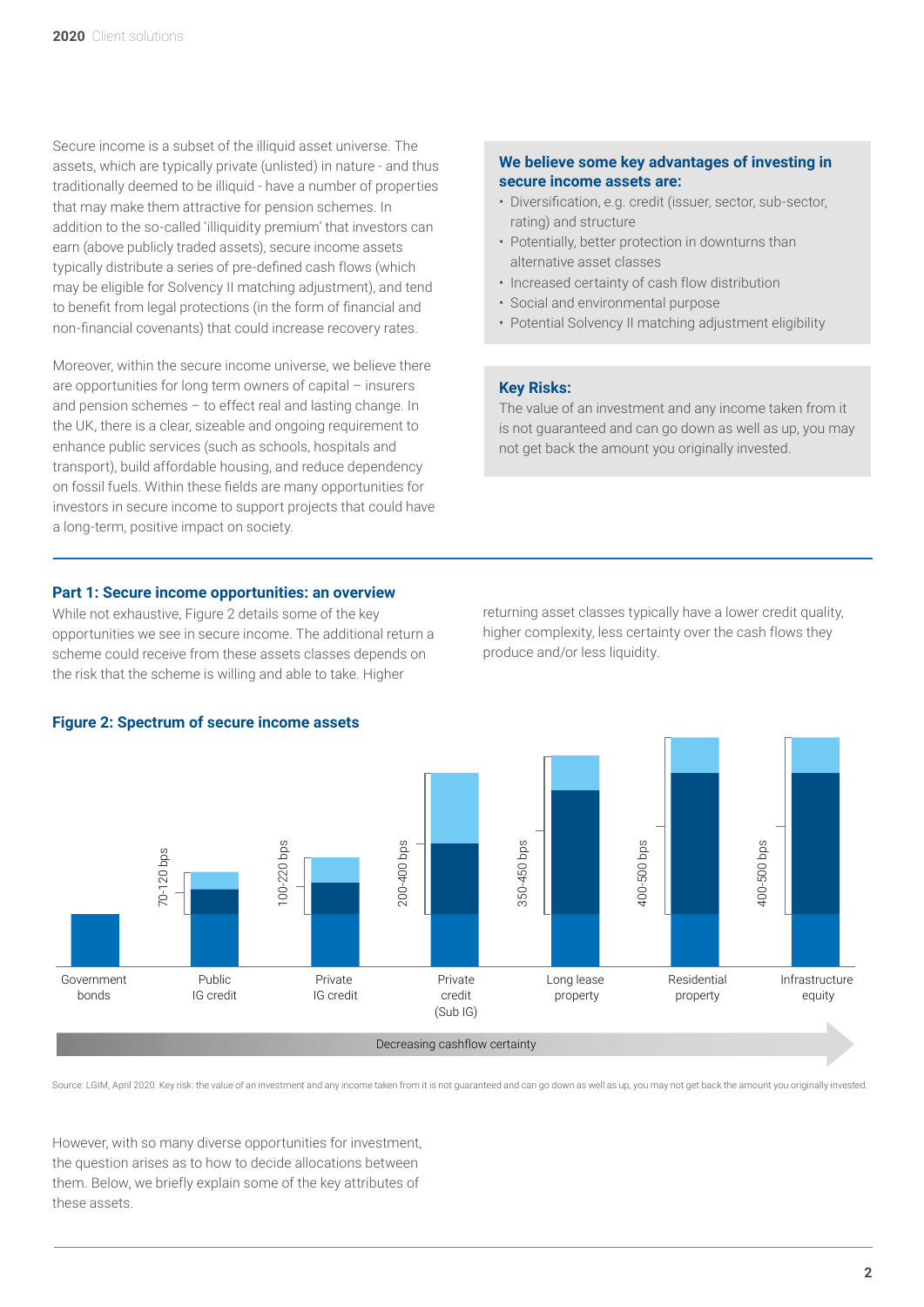### **Private credit (investment grade and sub-investment grade)**

**Overview:** Private credit offers investors the opportunity to earn what is described as an 'illiquidity premium' when compared to public markets (although, private assets actually have much greater liquidity than is often assumed). In addition to this upfront spread premium, a key component of the attractiveness of the asset class is the provision of (and ability to negotiate) agreed protections. This differentiator from public credit can often lead to better experiences in default cycles, where recovery rates for private credit tend to be much higher (over 80%!). Below, we explain the characteristics of the three key areas of private credit.

These three debt classes are complementary, allowing for the construction of well-diversified portfolios in terms of borrower type, structure and risk factors.

# **Infrastructure debt**

**Overview:** Providing debt financing for infrastructure assets across four sectors: transport (trains, tunnels and bridges), energy (wind farms, solar and energy storage), digital (data centres and fibre), and social (healthcare and student housing).

**Features:** Natural inflation linkage and, typically longer duration, with lower historical default rates and higher recovery rates than comparable corporate bonds.

# **Private corporate debt**

**Overview:** Providing financing to companies seeking to borrow outside public markets. The investment universe is wellestablished and sizeable, with the vast majority of sectors having already issued debt before. Examples of particularly vibrant sectors issuing private corporate debt at present include housing associations, higher education institutions and utilities.

**Features:** Pricing linked to broader fixed income market trends, material downside protection via tighter covenant protection, and coupons may be linked to inflation.

#### **Real estate debt**

**Overview:** Lending which is secured against a broad range of property sub-sector types (office, industrial, retail, residential -including build to rent), mixed use and alternative), where the rental income supports interest payments and the property provides security.

**Features:** Stable, income-driven returns, with typical maturities of around five years (although there opportunities from 12-month to 30-year maturities). This type of debt tends to have a senior position in the capital structure, and the maximum loan-to-value tends to be 65%.

#### **Long lease property**

**Overview:** Owning property assets where there is a long-term (typically 20 years plus), contractually agreed rental agreement in place with an occupier.

**Features:** Bond-like contractual rental income (fixed or inflation-linked) makes up approximately 75% of the value. The residual property value offers a layer of protection for the investor, on account of the ability to re-let in the event of an occupier default.

#### **Key Risks:**

The value of an investment and any income taken from it is not guaranteed and can go down as well as up, you may not get back the amount you originally invested.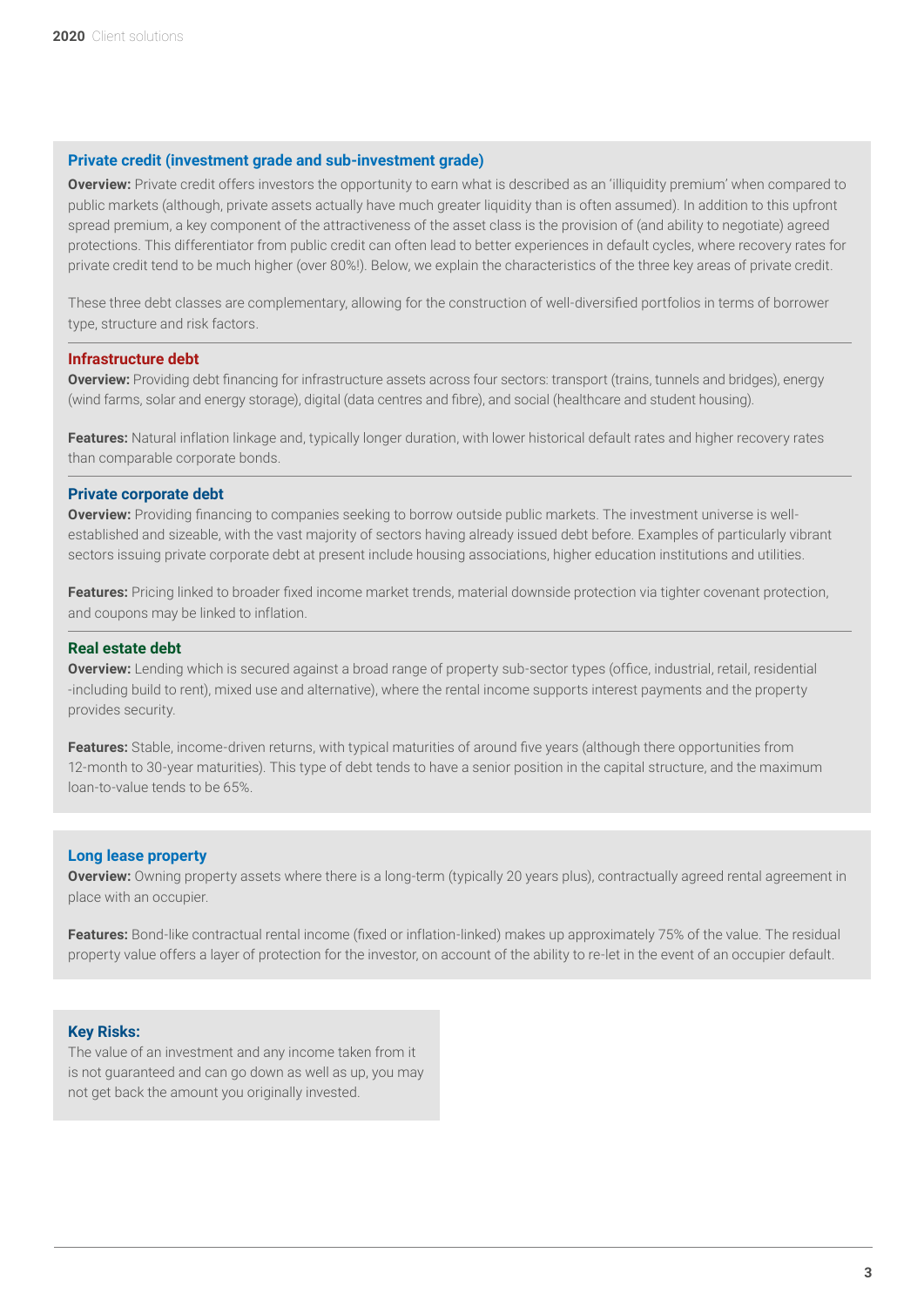#### **Residential property**

**Overview:** A diverse range of opportunities that include:

- **shared ownership:** investors co-own property with residents. The 'rental yield' on the loan is set at the outset of the contract and is often linked to inflation
- **social/affordable housing:** provision of housing at rental yields set by the government. Increases in rent are often set in line with inflation
- **build to rent:** purpose-built rental properties for wider market. Typically higher rental income than social/affordable housing, but with less certainty of cashflows

**Features:** cashflows from rental yields are likely to increase in line with inflation, with security from the underlying property investment.

#### **Infrastructure equity**

**Overview:** Providing equity financing for infrastructure assets such as wind farms, solar, sewers and trains.

**Features:** The secure income part of this universe has built-in quarantees for dividends received from the equity, which should provide a level of cashflow certainty for investors.

#### **Part 2: Setting the top-down strategic asset allocation**

Over the years there have been numerous methods for setting strategic asset allocations, from mean-variance optimisations to Monte Carlo methods and scenario analysis. Our preferred approach is to use our **[long-term ALM framework](https://www.lgim.com/it/en/insights/our-thinking/client-solutions/covenant-risk-modelling-managing-and-mitigating-a-key-risk.html)**, within which we assess different asset allocations according to how they perform versus meeting liability payments as they fall due over the life of the scheme. The risk versus return profiles and cashflow-generating attributes of secure income assets could in our view potentially make them an attractive proposition for many pension schemes.

However, schemes' long-term cashflow requirements need to be balanced by the potential need to sell these assets in certain scenarios. While pension schemes are characterised by having long time horizons, unexpected cashflow requirements can arise, for example as a result of a buy-in or an increase in transfer value requests. This means that pension schemes should be careful to not over-allocate to illiquid assets, as this could lead to portfolios becoming too concentrated or bearing high transaction costs if a scheme has to disinvest. As such, there are no simple rules for how much should be allocated to secure income assets; setting a scheme's illiquidity budget is a multifaceted decision.

We believe that pension schemes should consider the evolution of their asset allocation over time and under a number of scenarios. This should take into account liability cashflows, assumptions made on longevity, transfer values, lump sum

payments taken, and collateral requirements for derivatives held, among other factors. Reflecting the long-term nature of these risks, we advocate assessing how these factors affect a scheme's ability to meet its liability payments over the long term.

#### **Setting the allocation between secure income assets**

As with all strategic asset allocations, we believe it is important to create a diverse portfolio, particularly if the allocation to private markets is significant in the context of the overall scheme size. It is, however, important to recognise the limitations of mathematically modelling private market assets, given certain data limitations and the sometimes idiosyncratic nature of the underlying assets. As such, we advocate a mixture of quantitative and qualitative approaches to setting allocations within private markets.

#### **Quantitative base portfolio**

Our method begins with creating a quantitatively formulated base portfolio, taking account of the risk, return and correlation characteristics of the investment universe. We set portfolio parameters to target, for example, a minimum required level of return, cashflow distributed and/or duration. We then utilise our proprietary risk parity framework, which is a variant of 'maximum diversification' risk parity, to target the portfolio which has the strongest diversification characteristics. For the purposes of the basic model, we assume each asset class is equally risk efficient. However, in practice, we use further methods to refine this, drawing on the expertise of asset class investment professionals.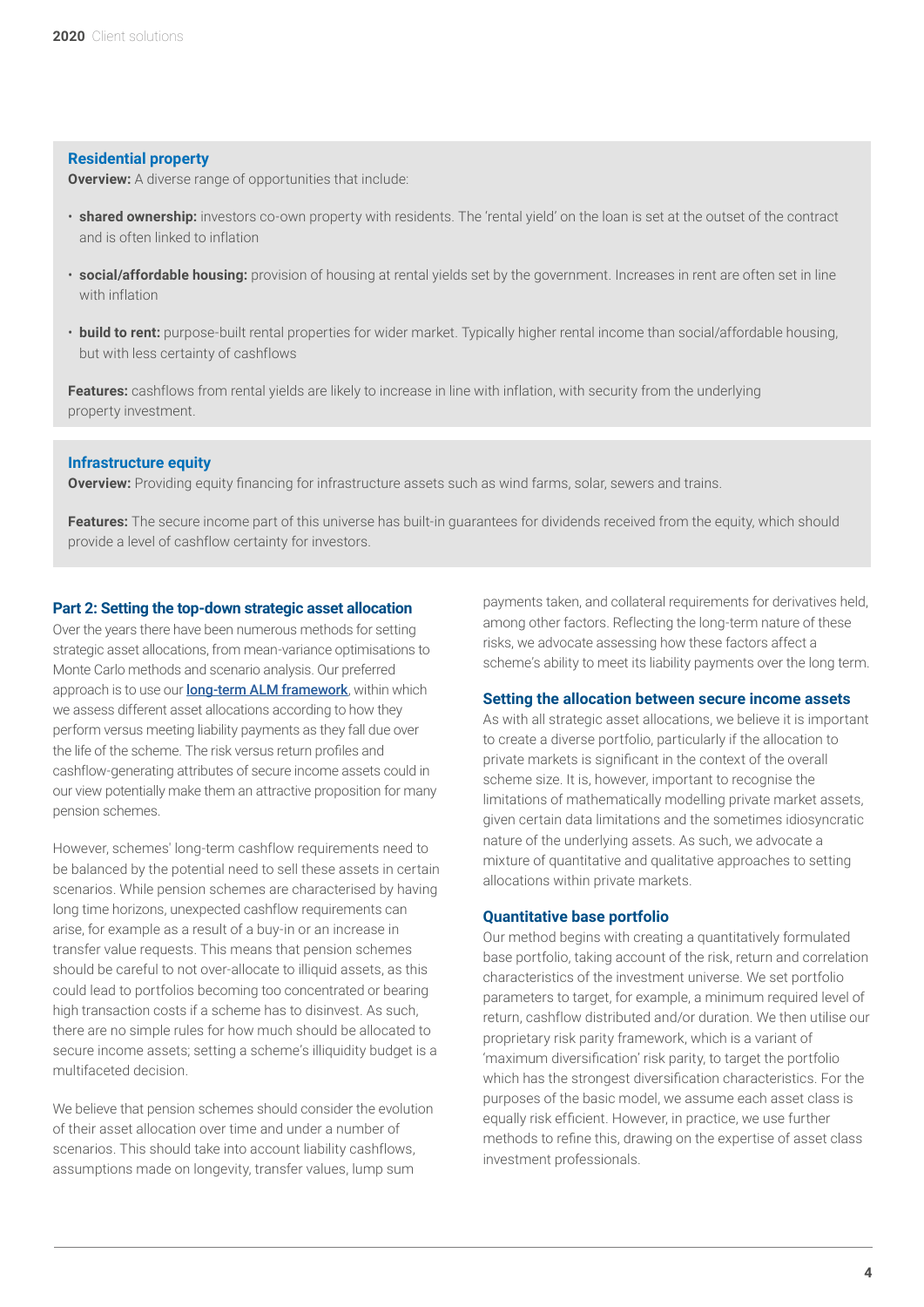To illustrate the basic model, consider an example scheme looking for a portfolio that achieves gilts + 3%, made up of secure income assets. Figure 3 details the key characteristics of the example asset classes.<sup>1</sup> It can be seen that to achieve

the return target, the example scheme could simply allocate fully to sub-investment grade private credit. However, we believe there are more risk efficient solutions to achieve this target.

#### **Figure 3: key characteristics of secure income asset classes**

|                                | Private IG credit | Private credit<br>(subIG) | Long lease<br>property | <b>Residential</b><br>property | Infrastructure<br>equity |
|--------------------------------|-------------------|---------------------------|------------------------|--------------------------------|--------------------------|
| Expected return<br>over gilts  | 1.5%              | 3.0%                      | 3.5%                   | 4.5%                           | 4.5%                     |
| <b>Correlation matrix</b>      | Private IG credit | Private credit<br>(subIG) | Long lease<br>property | Build to rent                  | Infrastructure<br>equity |
| <b>Private IG credit</b>       | ×,                |                           |                        |                                |                          |
| Private credit<br>(subIG)      | 0.4               | 1                         |                        |                                |                          |
| Long lease property            | 0.4               | 0.5                       | 1                      |                                |                          |
| <b>Residential</b><br>property | 0.4               | 0.5                       | 0.4                    | 1                              |                          |
| Infrastructure<br>equity       | 0.3               | 0.5                       | 0.5                    | 0.5                            |                          |

Source: LGIM. For illustrative purposes only.

In our view, a better solution could be achieved by targeting maximum diversification. In figure 4 we use our proprietary risk framework to arrive at a quantitatively defined base portfolio. This leads to a more intuitive outcome with a significant allocation to each of the broader range of secure income assets. By looking to maximise diversification, the resultant portfolio is 35% less volatile than simply investing fully in sub-investment grade private credit, while still achieving the gilts + 3% expected return.

# **Figure 4: Base portfolio, optimised utilising maximum diversification methodology<sup>2</sup>**



Source: LGIM. For illustrative purposes only. Key risk: the value of an investment and any income taken from it is not guaranteed and can go down as well as up; you may not get back the amount you originally invested.

#### **Qualitative assessment framework**

Nevertheless, we believe that relying solely on a quantitative framework in isolation puts too much emphasis on the assumptions made, which will by their nature incorporate a degree of uncertainty. Furthermore, a quantitative method may not reflect scheme-specific factors that could advocate tilting the portfolio to one or other of the constituent asset classes.

To allow for this, we overlay a qualitative assessment framework which applies tilts to the quantitatively defined base portfolio. While the qualitative factors will vary from scheme to scheme, we have defined seven key characteristics we believe may be important for the majority of pension schemes in varying degrees. These are:

- 1. **Tradability:** even within illiquid assets, including secure income, some assets will be easier to buy and sell than others
- 2. **Ability to transfer in specie to an insurer:** eligibility for Solvency II matching adjustment
- 3. **Investment lead time:** the time until one can invest will vary and be a function of opportunities available in the market
- 4. **Diversification within asset class:** the ability to create diverse portfolio
- 1 These assumptions are purely for illustration purposes and should not be viewed as the characteristics of any particular fund

2 Diversification ratio is the volatility of the portfolio if correlations between asset classes were 1, divided by the actual volatility of the portfolio. A higher diversification ratio indicates that the portfolio is more efficient from a risk: return perspective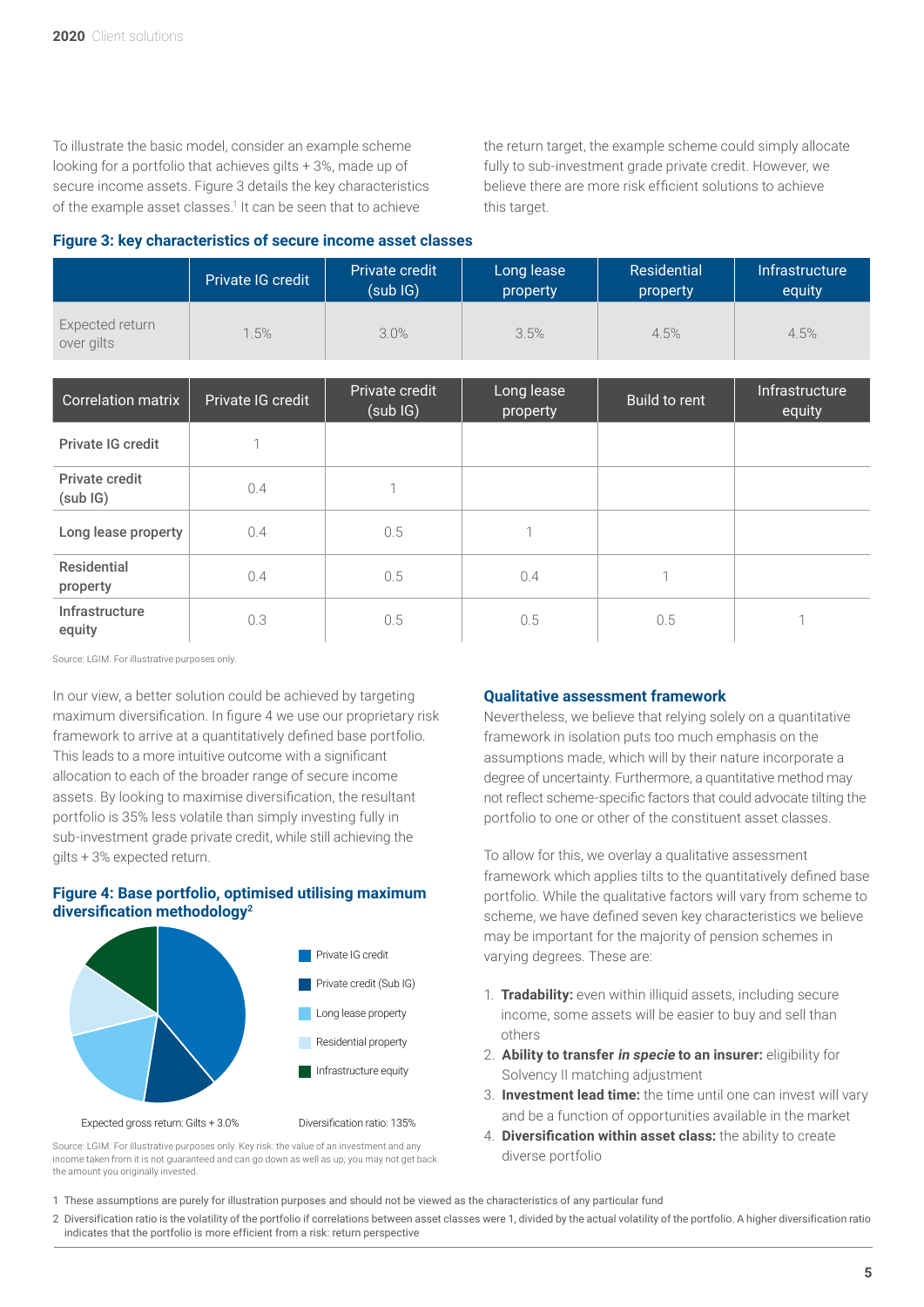- 5. **Diversification at total portfolio level:** how diverse the asset class is versus the scheme's wider portfolio
- 6. **Cashflow generation:** the ability of the assets to deliver stable cashflows
- 7. **Cashflow profile:** the shape and nature (e.g. inflation linkage) of the cashflow profile and how this corresponds to the scheme's needs

Revisiting the example scheme, the heat-map in figure 5 illustrates how the qualitative framework works in practice. We have assessed each of the asset classes against the seven qualitative factors above, ranking them from red (low score) to green (high score)3. For example, in the factor for potential for in specie transfer to an insurer, private credit performs strongly, reflecting its Solvency II eligibility. For similar reasons, residential property performs poorly on this factor. However, residential property performs very strongly on the diversification between asset classes, as its return profile exhibits low correlation to the example scheme's other assets.

|                                          | Private IG<br>credit | Private credit<br>(subIG) | Long lease<br>property | Residential<br>property | Infrastructure<br>equity   | Example<br>factor weight |
|------------------------------------------|----------------------|---------------------------|------------------------|-------------------------|----------------------------|--------------------------|
| Tradeability                             |                      |                           |                        |                         |                            | 5%                       |
| In-specie potential                      |                      |                           |                        |                         |                            | 5%                       |
| Lead time                                |                      |                           |                        |                         |                            | 25%                      |
| Diversification within<br>asset class    |                      |                           |                        |                         |                            | 10%                      |
| Diversification between<br>asset classes |                      |                           |                        |                         |                            | 25%                      |
| Cashflow generation                      |                      |                           |                        |                         |                            | 5%                       |
| Cashflow profile                         |                      |                           |                        |                         |                            | 25%                      |
|                                          | _OW                  |                           |                        |                         | $\blacktriangleright$ High |                          |

# **Figure 5: Qualitative framework heat-map**

Source: LGIM. For illustrative purposes only.

In addition to scoring each of these asset classes, they have been weighted according to their importance to the example scheme. Here, the scheme is fairly far away from buyout and is principally concerned with increasing its investment in longduration assets, which may provide diversification from its existing strategy.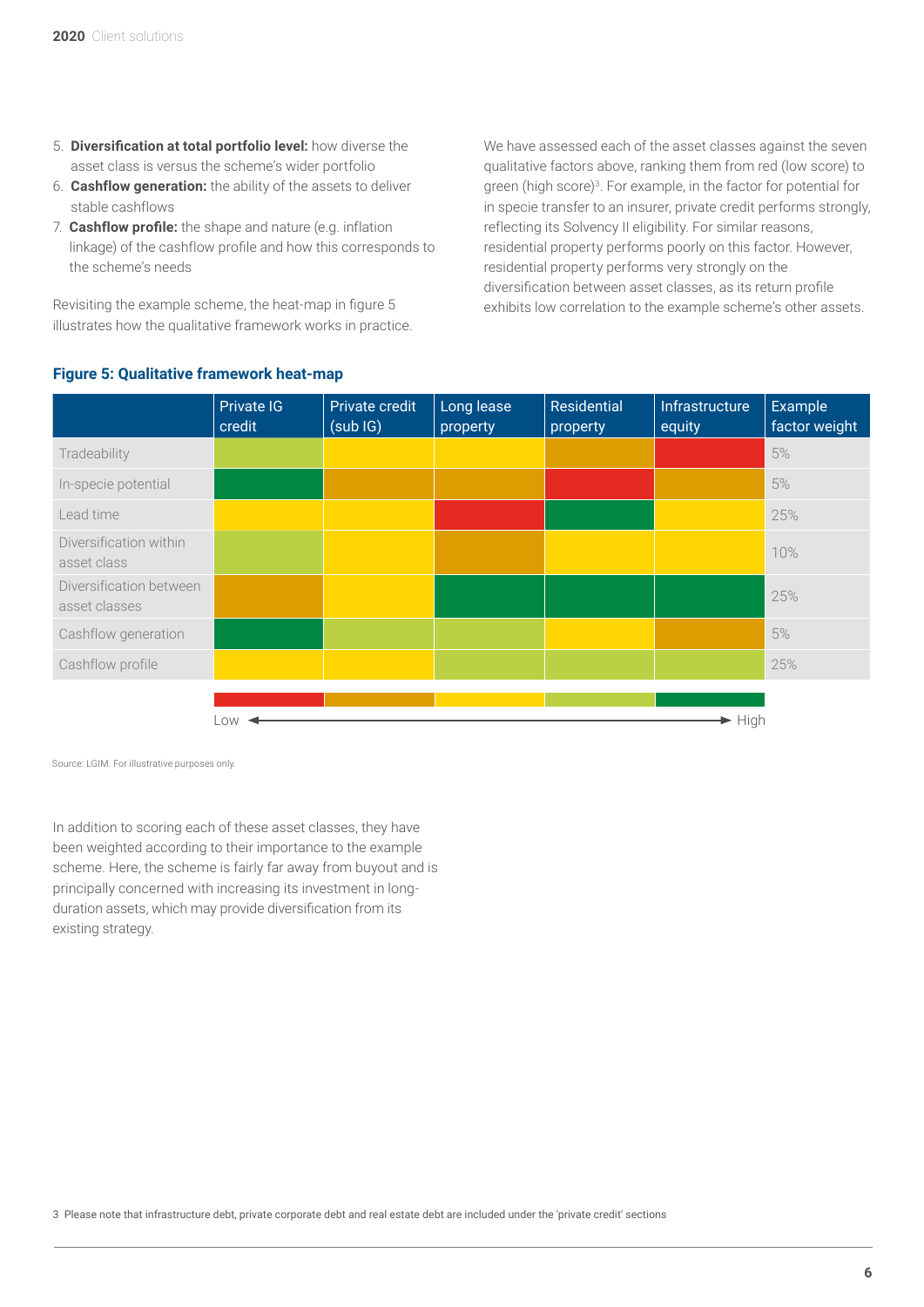# **Bringing the portfolio together**

Figure 6 shows the culmination of applying the qualitative overlay to the base portfolio. The principal beneficiary from this preference is residential property, which has a shorter lead time in this scenario<sup>5</sup>, is a good diversifier, and has a long cashflow profile which is linked to inflation. This results in its allocation increasing to 20%, at the expense of long lease

property and infrastructure equity, reflecting their longer lead times. The resultant portfolio continues to meet the scheme's target of gilts + 3% expected return and shows significant diversification benefits. Please note that diversification is no guarantee against a loss in a declining market.

# **Figure 6: Utilising the qualitative framework to arrive at the final target portfolio**



Source: LGIM. For illustrative purposes only.

#### **Summary**

While any ALM framework has its drawbacks, we believe this methodology is a good starting point for setting a strategic allocation to secure income assets. However, it is important to note that the long lead time to investment may mean this cannot be treated in the same way as a strategic allocation to public assets. Portfolio analysis above should be reviewed periodically through the investment period, to assess deployment levels, market dynamics and changes in requirements. Additionally,

the nature of the underlying investments in each secure income asset class can vary significantly. We believe over-emphasis on achieving the target portfolio could lead to sub-optimal outcomes, causing investors potentially to miss out of 'off benchmark' opportunities. As such, we support a flexible approach with a holistic allocation across the various opportunities, with the above framework providing a useful guide.

5. Lead time factor reflects market conditions at a point in time and is subject to change. The assigned qualitative scores for this factor in the example are therefore purely illustrative